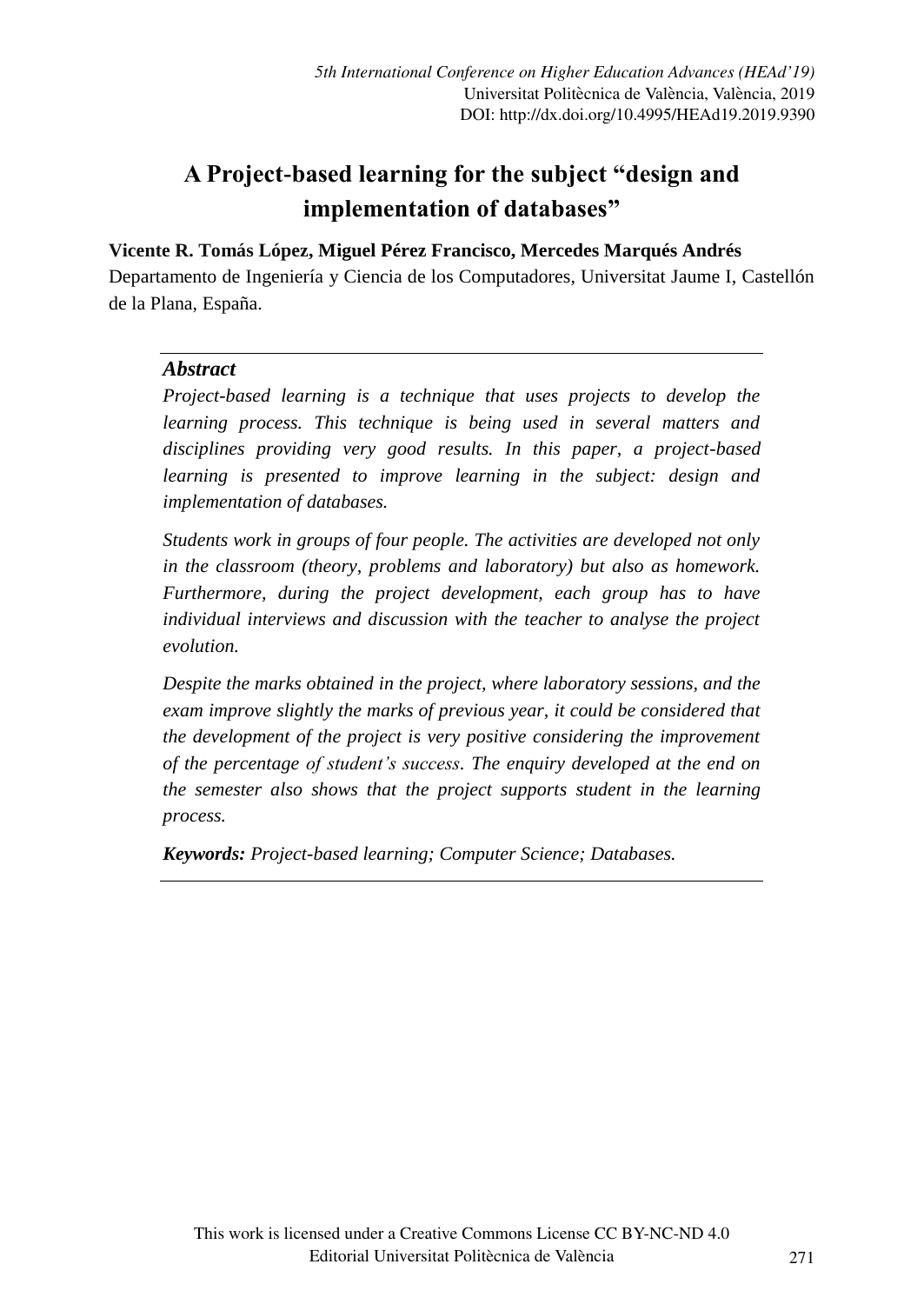## **1. Introduction**

A database is a set of data stored in external memory that are organized by a data structure. Each database has been designed to meet the information requirements of a company or other organization, such as a university or a hospital (Marques, 2011).

In the Computer Science degree of University Jaume I, there are several subjects related to Databases. An introductory subject to databases is studied in the second semester of the first year. In the fourth year of the degree, students must choose subjects grouped in four subdisciplines of computer science: Software Engineering (SE), Information Systems (IS) Information Technology (IT) and Computer Engineering (CE). There are three different subjects that go deep in the databases matter. These subjects depend on the subdiscipline. Table 1 presents detailed information of these subjects, including credits, year, semester and type (compulsory or optional).

**Table 1. Subjects directly related to Databases in the Computer Science degree of Universitat Jaume I**.

| Code   | <b>Subject</b>                            | Subdiscipline | <b>Credits</b> | Year            | Sem.            | <b>Type</b> |
|--------|-------------------------------------------|---------------|----------------|-----------------|-----------------|-------------|
| EI1020 | <b>Databases</b>                          |               | 6              | 2 <sup>nd</sup> | 2 <sup>nd</sup> | Compuls.    |
| EI1038 | Design and implementation<br>of databases | IS            | 6              | 4 <sup>th</sup> | 1 <sup>st</sup> | Optional    |
| EI1041 | Design of databases systems               | SЕ            | 6              | 4 <sup>th</sup> | 1 <sup>st</sup> | Optional    |
| EI1052 | Database management syst.                 | IТ            | 6              | $4^{\text{th}}$ | 1 <sup>st</sup> | Optional    |

Subjects EI1038 and EI1041 have the same curricula and competences, Thus, students of two intensifications share classroom, contents, teacher, lectures and evaluation.

In this paper, the work developed in both subjects are presented (henceforth, the subject is related to EI2038 and EI1041). The subject was designed and planned following the Bologna recommendations and the experience gained in the subject design and management of databases from the old degree of Computer Science.

This subject is studied in the first semester of the fourth year of the degree. In the subject, the design of databases is studied deeply, focusing especially on the logical and physical design of databases. In addition, the database design must be able to include the evolution of the information, turning it into an active database. The subject is structured in three types of sessions: theory, problems and practice in the laboratory. Theory and problems sessions are structured in 13 lectures of 1,5 hours' duration. Practice sessions are structured in 9 lectures of 2 hours.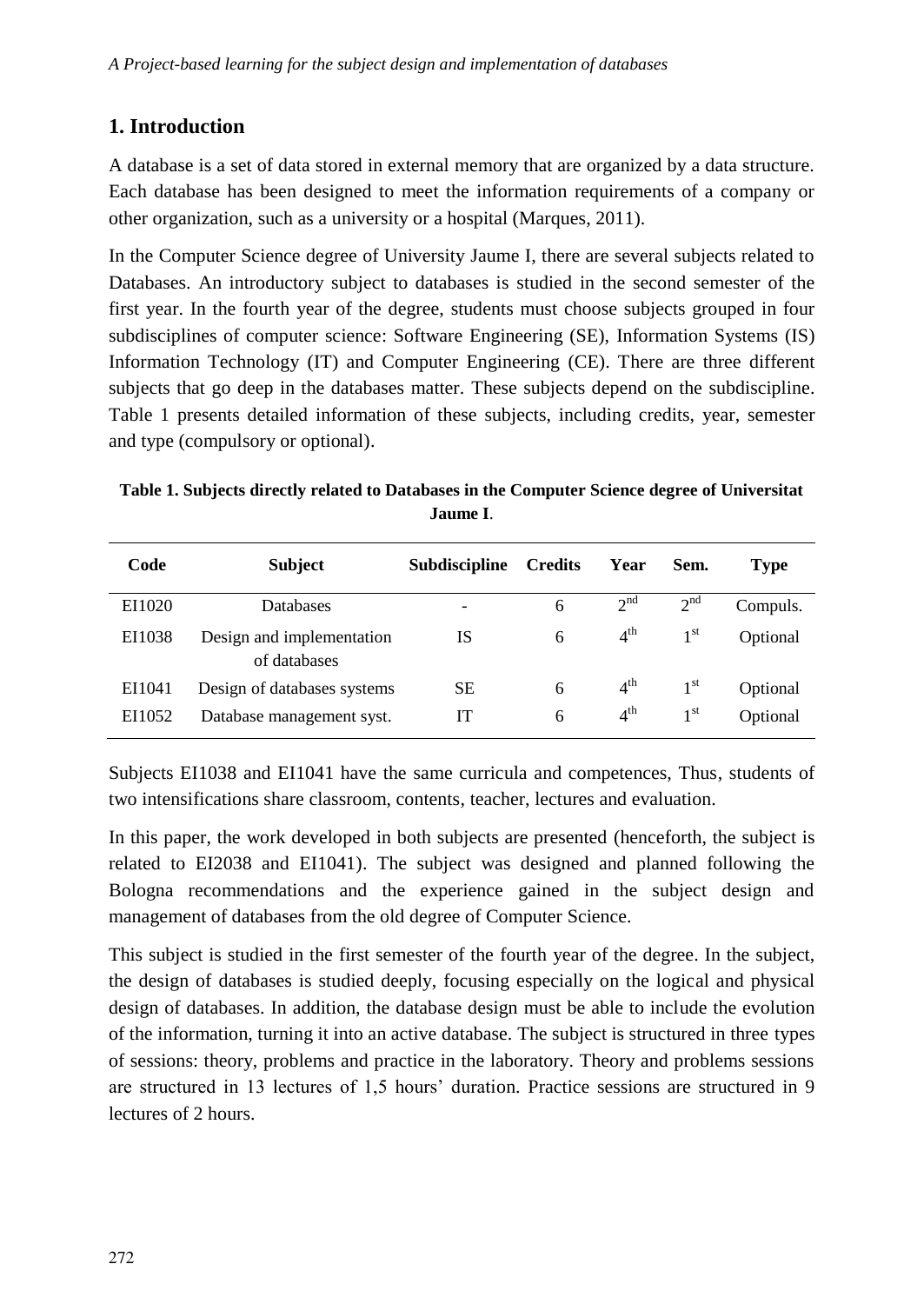The subject objective is to go deeper in the design and development of relational databases to model information systems. So, the main competences are: a) the ability to solve problems of information integration; b) the ability to integrate IT solutions and business processes and c) the ability to participate actively in the specification, design, implementation and maintenance of information systems.

# **2. Project-based learning**

Project-based learning is a technique that uses projects to develop the learning process (Thomas, 2000). In the last 15 years, this technique has been used in several disciplines and education levels, especially in high schools and university degrees. Some examples were presented in Herper and Stahl (2003), Connolly and Begg (2003) and Nattassha and Azizah (2015).

Andrew Miller (2016), describes some basic tips to define PBL. These tips are: a) assess community needs, b) align content and skills, c) learn from each other, d) reflect often, e) create an action plan, f) evaluate the Impact, and g) celebrate Success. Valero-Garcia and Navarro (2008) identified three elements to define a PBL: a) the formation of project groups, b) the problem description and c) the student workplan and the learning objectives and competences.

Following these recommendations (tips and elements), a project-based learning approach has been used to develop the subject's activities (theory, problems and laboratory sessions).

# **3. A project to reach subject competences**

In previous years, before the introduction of PBL, the activities that students had to carry out were not related between them, so that activities for the theory class were designed in order to understand more theoretical concepts, while activities for the laboratory class intends to apply these concepts in practice.

Currently, the PBL is the subject backbone, most of activities and lab practices are related to the project. Furthermore, homework, both individual and in group have to be done. The project consists in the complete design of a database for an enterprise, from the requirements description till the implementation in a real DataBase Management System. It is based on a real information system. However, in order to fit with the hours in the subject workplan, the information system has been reduced and it does not cover all the information system.

In 2018/19, the enterprise is focused on a private academy that offers courses of different matters and levels. The information system has to model the students, the different types of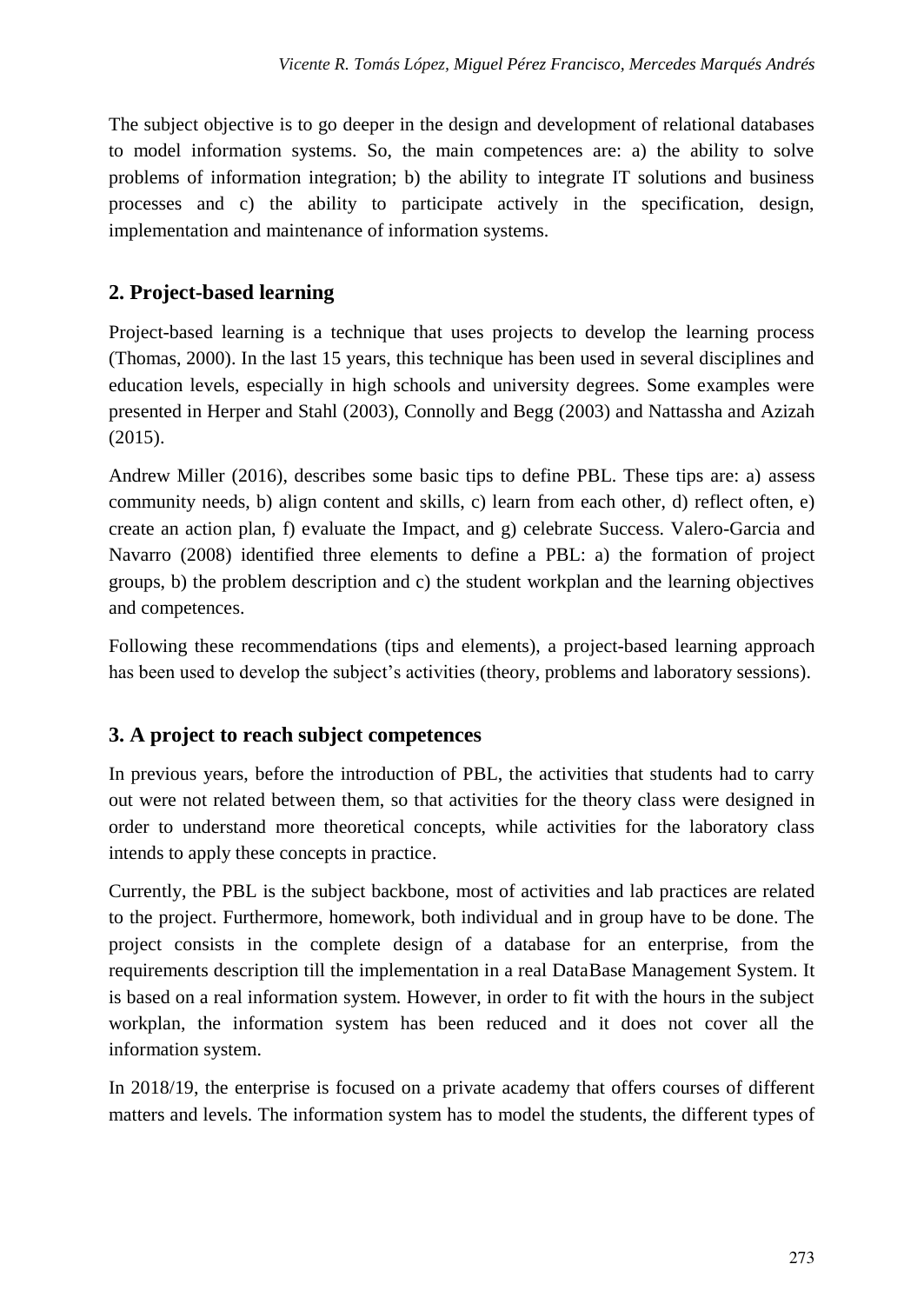employees, courses, exams, classes and timetables. Other information as accounting, sales… is not included in the project information system.

The project is developed in groups of three or four students. The group formation is free, only one rule has to be fulfilled: all group members must have, at least, one free hour in common during the week. This hour will be used, if needed, to hold physical meetings.

## *3.1. Project activities*

During the development of the semester, students must develop 29 different activities (including lab activities). 8 activities and 2 lab sessions are basic learning activities used in the introduction of theory and lab sessions. The rest of activities are related to the project. 12 activities performed in the classes devoted to theory and problems, and 7 activities are practices which are performed in laboratory sessions. Table 2 shows the id number, the name and the description of the activities.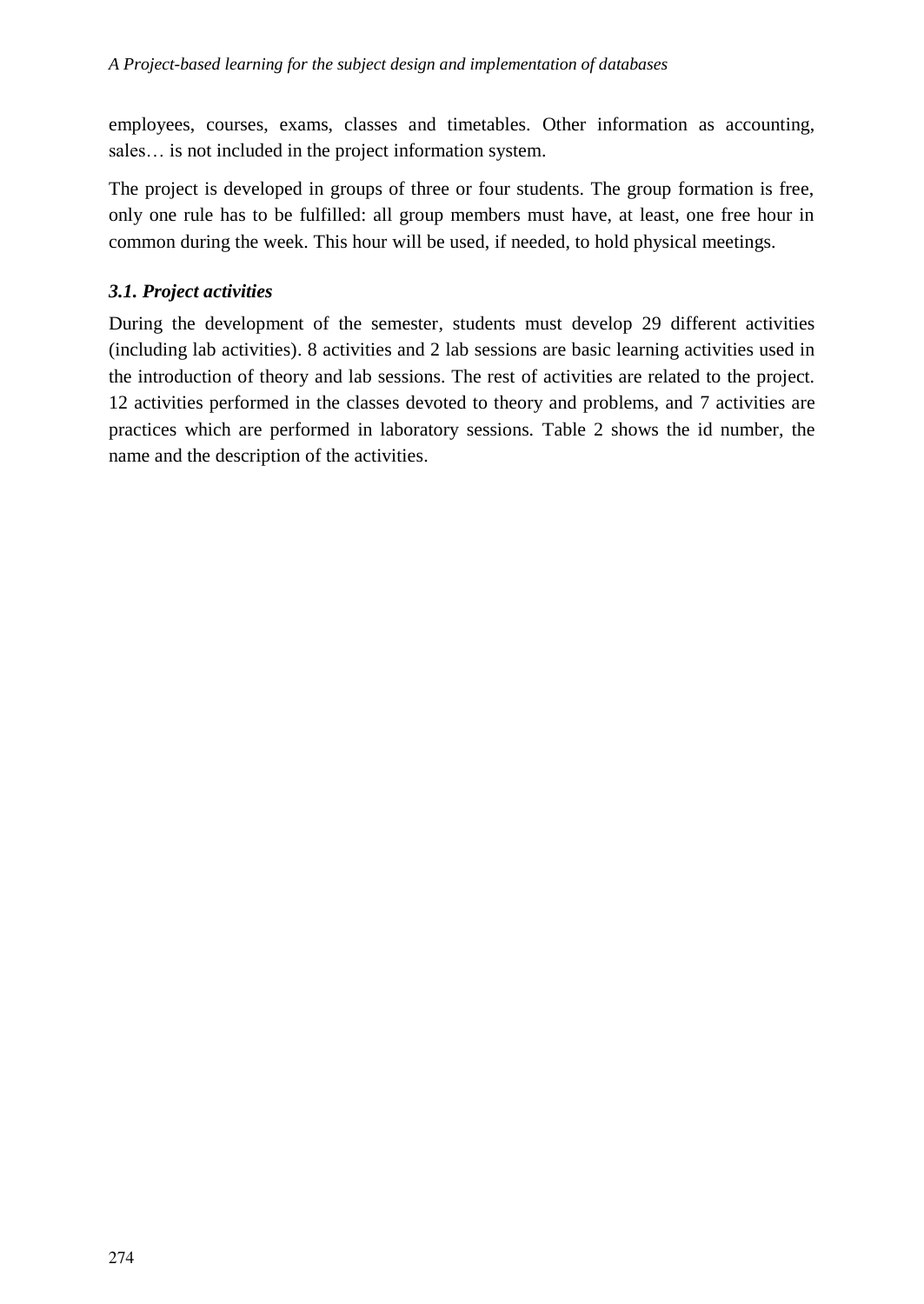| Id             | <b>Activity</b>                     | <b>Description</b>                                                                                                                                                                                                           |
|----------------|-------------------------------------|------------------------------------------------------------------------------------------------------------------------------------------------------------------------------------------------------------------------------|
| 5              | Requirement<br>description          | The enterprise model is presented. The students perform the<br>requirements of the information system.                                                                                                                       |
| 6              | Evaluation of<br>requirements       | Each group evaluates the requirements performed by another group.<br>A rubric is provided. Finally, a common project requirements are<br>agreed.                                                                             |
| 7              | Conceptual design                   | Following the requirements identified in the previous activity, the<br>conceptual schema is developed.                                                                                                                       |
| 8              | Evaluation of<br>Conceptual design  | Each group evaluates the conceptual schema of another group. A<br>rubric is provided. Each group is able to work with its own proposal.<br>Discrepancies are solved in the blackboard.                                       |
| 9              | Logical design                      | The logical design of the conceptual schema is developed.                                                                                                                                                                    |
| 10             | Evaluation of the<br>logical design | Each group evaluates the logical design of another group. A rubric is<br>provided. Each group is able to work with its proposal. Discrepancies<br>are solved in the blackboard.                                              |
| 11             | Physical design<br>(CREATE TABLE)   | The physical design is developed. Each group chooses the DBMS to<br>implement the database (Oracle or PostgreSQL).                                                                                                           |
| P <sub>2</sub> | Database<br>Implementation          | The designed database is implemented in one laboratory session. This<br>activity is developed individually. Moreover, data has to be inserted<br>in the database.                                                            |
| 13             | <b>Views</b>                        | A first approach of the possible database views are created.                                                                                                                                                                 |
| P3             | Triggers. Identity<br>rules         | A laboratory session is developed to control the integrity rules of the<br>courses offered by the academy.                                                                                                                   |
| 14             | Modifying the<br>model              | A new computed attribute is added to one table. Then, the triggers to<br>maintaining it always updated is developed.                                                                                                         |
| 15             | Roles                               | Project roles are identified. Students must create these roles and<br>manage the different user permissions.                                                                                                                 |
| P <sub>4</sub> | Triggers for<br>auditioning         | The updates performed in the employees of the academy have to be<br>audited. New audit and historic tables are added to the model.<br>Furthermore, several triggers are developed to maintain automatically<br>these tables. |
| P <sub>5</sub> | Triggers. Business<br>rules         | This laboratory session is focused to develop different business rules<br>(for example, to control the number of students engaged in the<br>course). Each member of the group has to implement one different                 |

## **Table 2. Project activities. Activities are presented in chronological order.**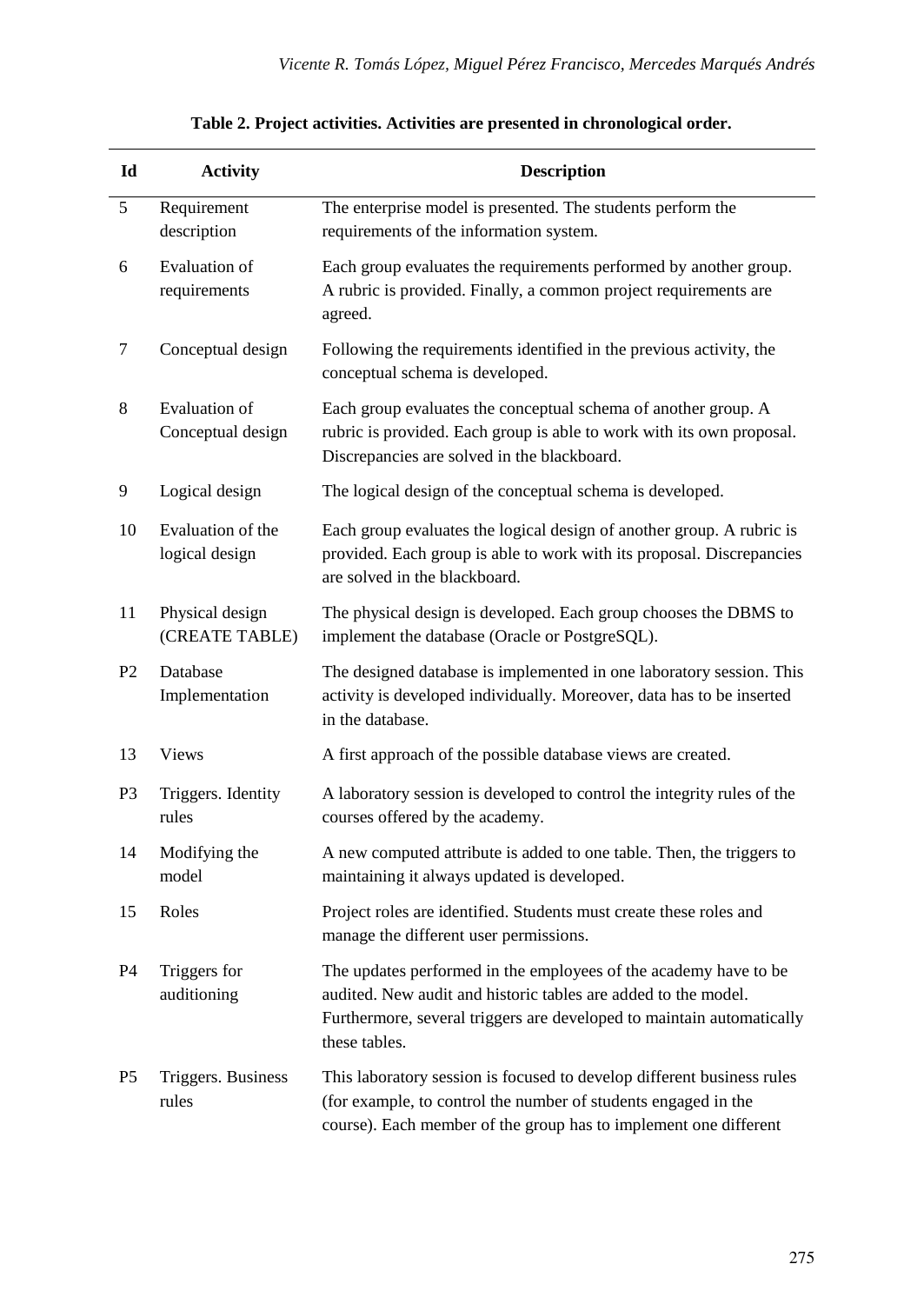rule.

| <b>P6</b>      | External schemes<br>and views | This laboratory session is an extension of activity 13. The final<br>external schemes are implemented. Each member of the group has to<br>implement different views. |
|----------------|-------------------------------|----------------------------------------------------------------------------------------------------------------------------------------------------------------------|
| 16             | Indexes                       | An activity to analyse the different indexes to make faster the<br>database access is developed.                                                                     |
| P7             | Triggers.                     | More business rules have to be implemented using triggers.                                                                                                           |
| P <sub>8</sub> | Triggers and views            | In this laboratory session, students have to create triggers to make<br>updatable the different views created in the external schemes.                               |
| 20             | Project document              | In this activity, the group has to create a document including all the<br>work developed during the course related to the project.                                   |

#### *3.2. Project competences*

The development of the project improves how students acquire the subject and degree competences, not only specific but also basic competences.

The specific competences are:

- The ability to solve problems of information integration is trained in the whole project, but specially in activities 5 and 7 where the problem is analysed and defined.
- The ability to integrate IT solutions and business processes are reached in activities and practices, where specific processes are proposed and solved.
- They acquire too the ability to participate actively in the specification (activity 5 and 6), design (activities 7-11), implementation and maintenance of information (activities 11-16 and practices).

The basic competences are:

- Synthesis and analysis capacity. This basic competence is acquired in all activities, but mainly in activity 5 and 7 where the analysis and scope of the project is defined.
- Problem resolution. The whole project implies to know how to solve a problem. Furthermore, activities 7, 9, 11 and practices stimulate this competence.
- Autonomous learning. The project encourages the autonomous learning and critical thinking in two ways: a) Students must provide their own solutions in different activities, so they have to look for and propose new problems solutions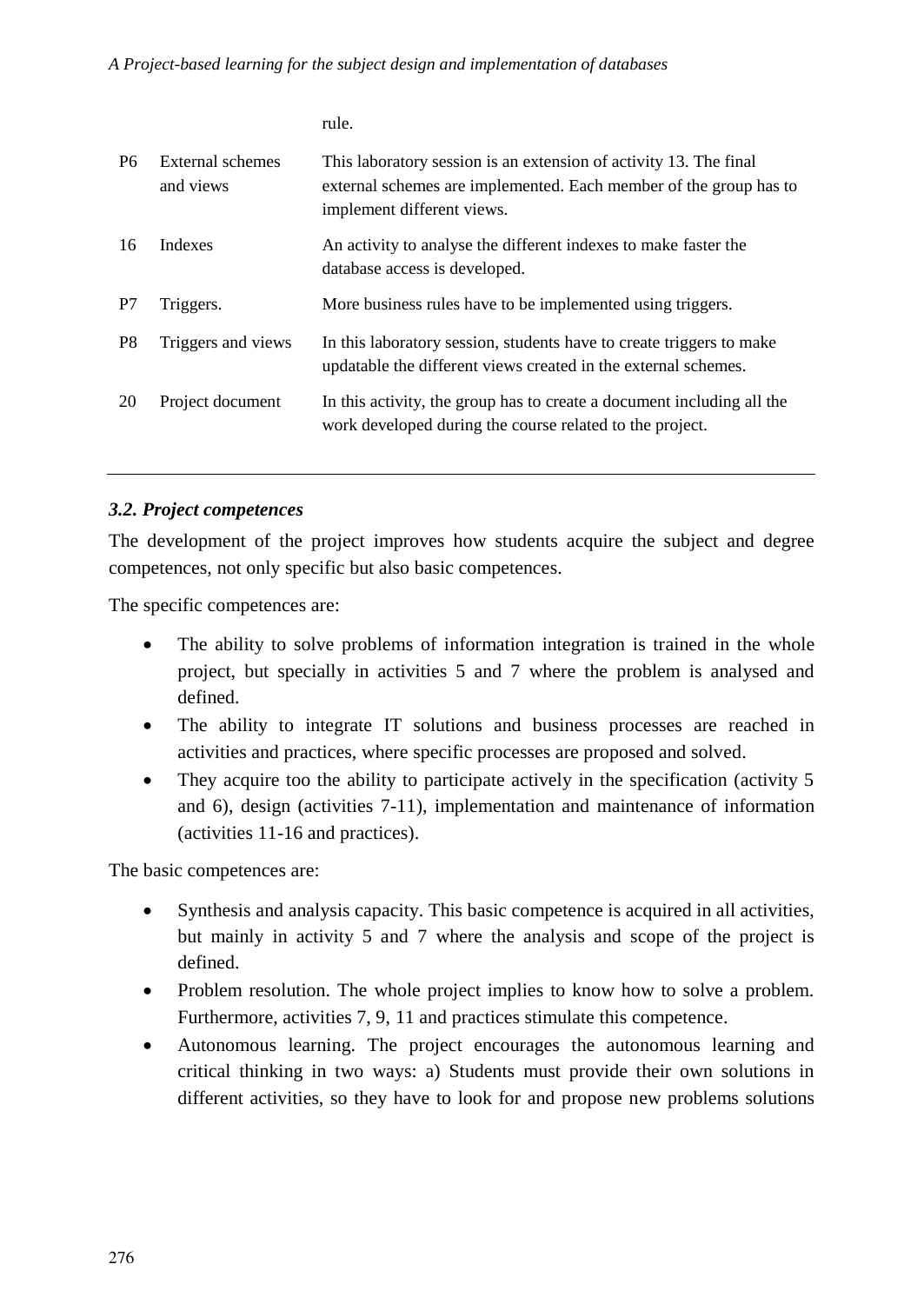and b) some activities are evaluated by other groups, so students learn, from other students, different problem solutions.

Furthermore, during the development of the project activities, students work with different software tools to model, design and implement the database. In concrete, to develop the conceptual model students use *Dia*. To develop the logical design, they use *Vertabelo* software and finally, the database could be implemented in *Oracle* or *PostgreSQL*.

## *3.3. Project assessment*

The project assessment is done during all the semester. The deliverables and results developed by each group (related to different project phases), are evaluated in several ways: a) common review, where activities are corrected in the blackboard; b) a peer review, where groups analyse and evaluate the results provided by other groups (blind review) and c) individual group review, where the teacher corrects and guides individually the different groups.

At the end of the semester, the final mark of the project is calculated following next rules:

- The teacher provides a final project mark (TM). This mark has a weight of 60%.
- The other 40 % is calculated based on the teacher mark, but also considering the own student's evaluation.

# **4. Results**

Table 3 presents the arithmetic mean marks of the subject from 2017/18 and 2018/19 years (first call). Data are presented for the whole subject and individually (EI1038 and EI2041). The marks presented are for lab sessions, project, exam, theory activities and final marks. Moreover, a column indicating the students enrolled and the percentage of students that pass the subject is also presented in the table.

The results show slight improvements. Laboratory and the project are only increased by decimals. Even more, in EI1042 the project mean mark has decreased with the new project. (8,14 vs 7,83). However, the exam and the final mark is increased by 1 unit. The most important result is the percentage of success, the student that pass the subject has been increased significantly.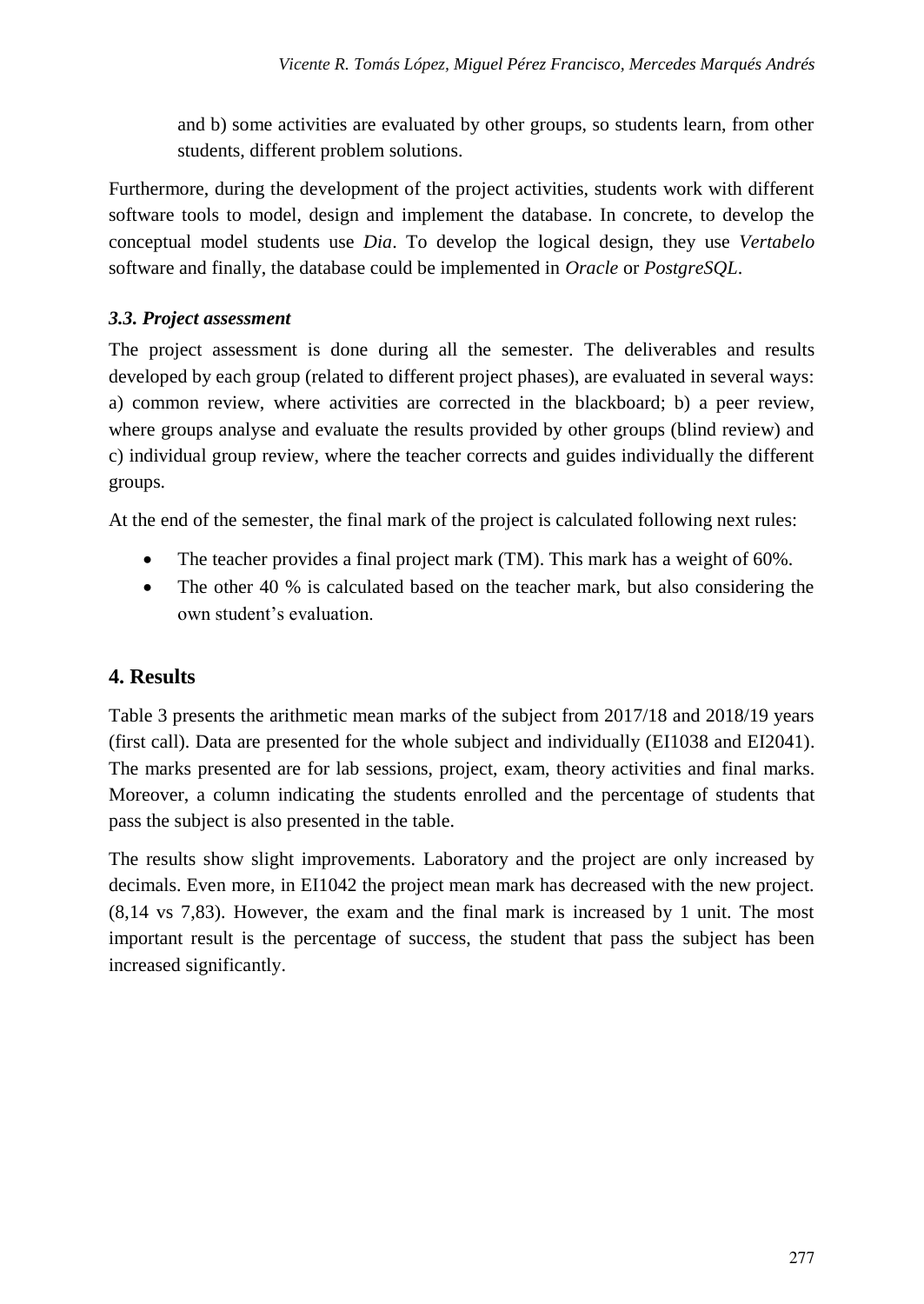| <b>Subject</b> | Year    | Lab  | <b>Project</b> | Exam | <b>Theory</b> | Final | <b>Students</b> | <b>Success</b> |
|----------------|---------|------|----------------|------|---------------|-------|-----------------|----------------|
| EI1038-41      | 2017/18 | 8,23 | 7.91           | 5,23 | 9.73          | 7,69  | 35              | 65.7 %         |
|                | 2018/19 | 8.34 | 7.98           | 6,20 | 9,68          | 8,00  | 25              | 78.3 %         |
| EI1038         | 2017/18 | 8,02 | 7,35           | 4,10 | 9,60          | 7,13  | 10              | 30,0 %         |
|                | 2018/19 | 8.38 | 7.98           | 5,24 | 9,64          | 7,74  | 7               | 57,1 %         |
| EI1041         | 2017/18 | 8,32 | 8.14           | 5.69 | 9.79          | 7.78  | 25              | 78.3 %         |
|                | 2018/19 | 8,32 | 7,83           | 6,61 | 9,70          | 8,07  | 16              | 87,5 %         |

**Table 3. Mean of marks of activities for academic years 2017/18 and 2018/19. Note that final mark is not the addition if the others because it depends on percentage of weights and minimum marks to success.** 

Nevertheless, two main issues have to be considered with these data: a) there are only one year before and after the PBL deployment and b) the samples are different, not only in number of students, but also in the students' themselves.

This year, once students finished the subject (and they know their marks), an enquiry was done to know their opinions about the subject and the project. 66 % of students answered it (15 students). The results are very positive: major part of students agree that the project is very useful and support them to acquire the subject concepts. Graph 1 presents the results of questions 5 and 6 related to the project and how it improves the subject learning process.



*Graph 1. Student's enquiry. Results of question 5 and 6. ("1" imply disagree vs "5" agree).*

Furthermore, they also agree that the project is realistic and with an adequate complexity to be developed during the course. The homework time for the project is also considered appropriate. All students consider that the activities are well described and related to the project.